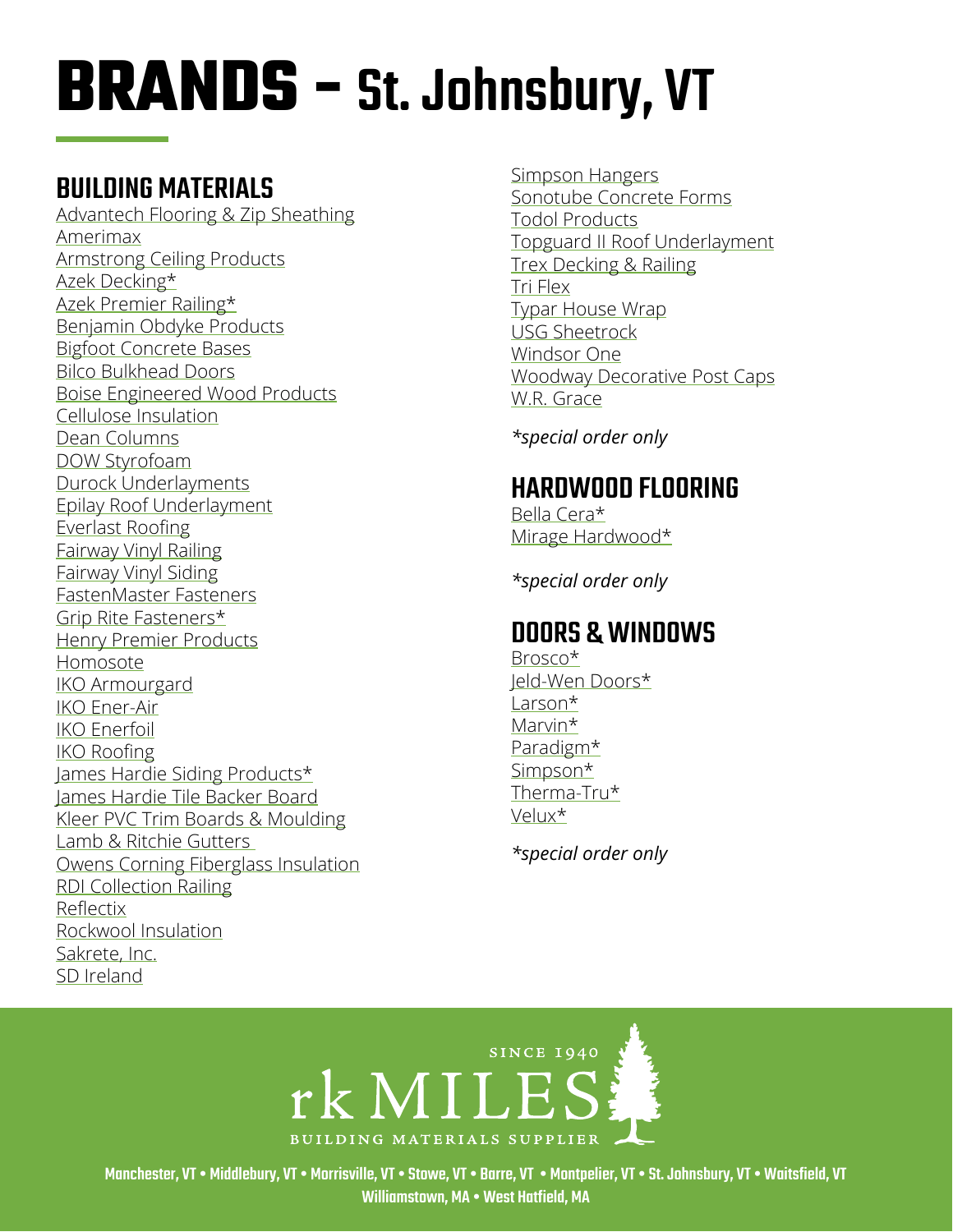#### DECORATIVE HARDWARE

[Baldwin](http://www.baldwinhardware.com/home.aspx)\* [Delaney](https://delaneyhardware.com/)\* [Emtek\\*](http://www.emtekproducts.com/) [Schlage](https://www.schlage.com/en/home.html)\*

*\*special order only*

## MILLWORK

[Crown Heritage Stairs\\*](http://crownheritage.com/Products) [Turncraft Columns\\*](https://turncraft.com/) 

*\*special order only*

## HARDWARE

[Acorn Hardware](http://www.acornmfg.com/) [Amerock](https://www.amerock.com/) [Baldwin\\*](https://www.baldwinhardware.com/) [Bona Floor Care](https://us.bona.com/bona-clean.html?healthy_home&gclid=EAIaIQobChMIpfftyOHn7wIVV8DICh2CgQZ1EAAYAiAAEgJNUPD_BwE) [Century Wire](https://www.centurywire.com/) [Closet Maid](https://closetmaid.com/webapp/wcs/stores/servlet/en/closetmaid-us) [Dow Spray Foam](https://www.dow.com/en-us/market/mkt-building-construction/sub-build-wall-systems-insulation-facade/app-build-wallinsulation-spray-foam.html) [Emtek\\*](https://emtek.com/) [FastenMaster Fasteners](https://www.fastenmaster.com/) [First Alert](https://www.firstalert.com/)  [Gorilla Products](https://www.gorillatough.com/) [GRK Fasteners](https://www.grkfasteners.com/)  [Imperial Blades](https://imperialblades.com/) [Knape & Vogt](https://www.knapeandvogt.com/) [Master Lock](https://www.masterlock.com/) [National Hardware](https://www.national-hardware.com/) [Panasonic Fans](https://na.panasonic.com/us/home-and-building-solutions/ventilation-indoor-air-quality/ventilation-fans) [Rubbermaid](https://www.rubbermaid.com/) [Schaub\\*](https://schaubandcompany.com/) [Razorback Tools](https://www.razor-back.com/) [Selkirk](http://www.selkirkcorp.com/) [Top Knobs\\*](https://www.topknobs.com/)

#### TOOL VENDORS

[3M](https://www.3m.com/) [Arrow](https://arrowfastener.com/) [Bosch Power Tools](http://www.boschtools.com/products/tools/Pages/BoschProductCategory.aspx) [DeWalt](https://www.dewalt.com/) [Estwing](https://www.estwing.com/) [Fein](https://fein.com/en_us/) [Freud](https://www.freudtools.com/) [Imperial Blades](http://www.imperialblades.com/) [Irwin](https://www.irwin.com/) [Kreg](https://www.kregtool.com/) [Lenox](https://www.lenoxtools.com/Pages/Home.aspx) [Makita](https://www.makitatools.com/) [Marshalltown Tools](https://marshalltown.com/) [Milwaukee](https://www.milwaukeetool.com/) [Paslode](https://www.paslode.com/) [Ramset](https://www.ramset.com/) Powder Actuated Tools [Senco](https://www.senco.com/default.aspx) [Stabilia](http://www.stabila.com/) [Stanley Bostitch](https://www.bostitch.com/) [Stanley Tools](https://www.stanleytools.com/)

*\*special order only*

### KITCHEN & BATH CABINETRY & VANITIES

[Aristrokraft Contractors Choice\\*](https://www.aristokraft.com/) [Crystal\\*](https://crystalcabinets.com/portfolio/)  [Woodland\\*](https://woodlandcabinetry.com/) [Marsh Furniture\\*](https://www.marshfurniture.com/) [Wolf](https://www.wolfhomeproducts.com/kitchencabinetry) Classic\*

*\*special order only*



Manchester, VT • Middlebury, VT • Morrisville, VT • Stowe, VT • Barre, VT • Montpelier, VT • St. Johnsbury, VT • Waitsfield, VT Williamstown, MA • West Hatfield, MA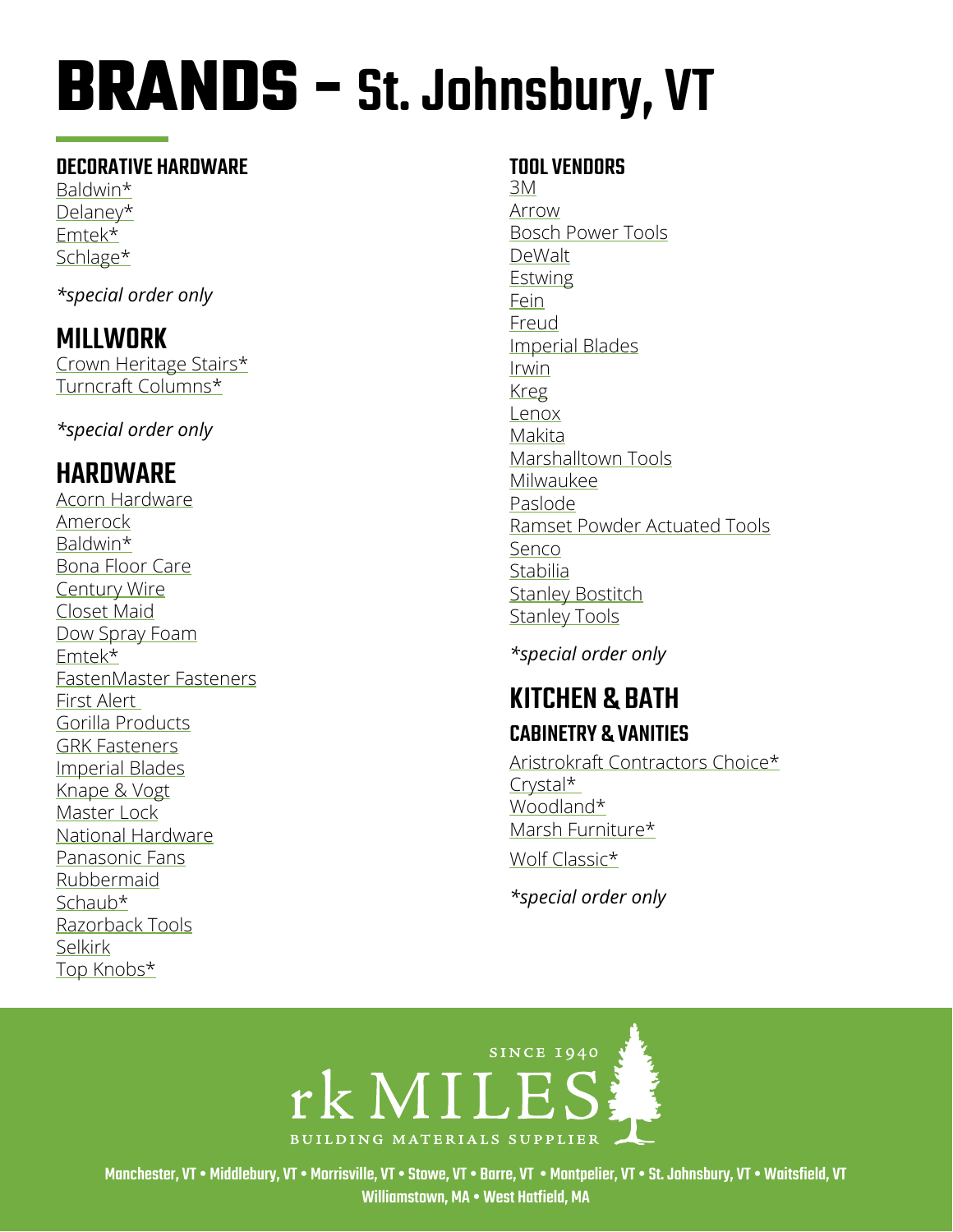## **KITCHEN & BATH CONT'D.... VANITIES**

Bertch Bath\* IS International Kohler\* The Majestic Bath\*

\*special order only

#### **COUNTERTOPS**

 $Cambra*$ Corian $*$ Silestone\* Wilsonart Laminate\* Zodiag\*

\*special order only

### **PLUMBING**

Artisan Sinks\* Delta\* Franke\* Kohler\* Moen\* Swanstone\*

\*special order only

#### **DECORATIVE HARDWARE**

Amerock\* Emtek\* Schaub & Company\*

\*special order only

### **CAULK**

**Big Stretch** Dap Geocel **GE Silicone** Lexel Kleer Liquid Nails Loctite Power Grab **OSI** Phenoseal PL Titebond

**CLEAR FINISHES** Minwax Polyurethanes **VT Natural Coatings** 

#### **LEAD WORK PRODUCTS**

**Twek Suits** Zip Wall System

**PAINT SUNDRIES & TOOLS Hyde** Purdy **Wooster Brushes** 

**STAINS - INTERIOR Minwax Stains VT Natural Coatings** 

**STAINS - EXTERIOR VT Natural Coatings** 



Manchester. VT . Middlebury. VT . Morrisville. VT . Stowe. VT . Barre. VT . Montoelier. VT . St. Johnsbury. VT . Waitsfield. VT Williamstown, MA . West Hatfield, MA